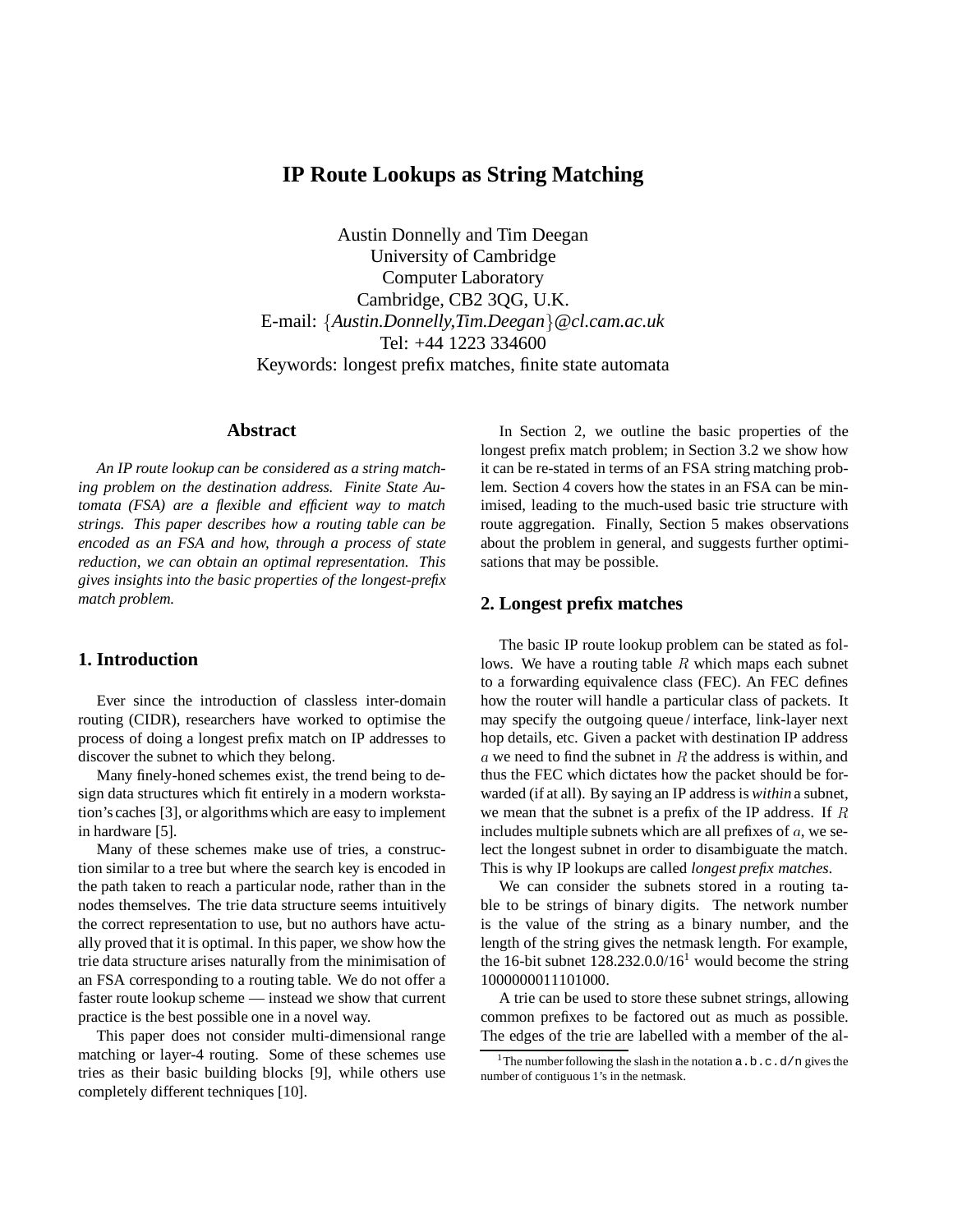phabet the keys are over. As we use subnet strings as keys this means each edge is labelled either with a 1 or a 0.

Nodes in a trie are *marked* if the labels on the path from the root to that node form a valid key. Since we are storing a routing table in the trie, we note the FEC the subnet is mapped to in the node itself.

Figure 1 shows an example. Black nodes mark the end of a valid path from the root. The trie in question stores the prefixes 00, 010, 100, 1, and 111. Note that 1 is a prefix of 100, so the address 101 would be matched by the shorter prefix 1, while the address 100 would be matched by the longer 100 prefix.



**Figure 1. A trie storing 5 prefixes**

If we are to distinguish between  $N$  subnets then there must be  $N$  marked nodes in the trie, and the minimum depth of the trie will be  $O(log(N))$  nodes. We expect that in actual fact the trie will be deeper since few internal nodes will be marked, and the trie will not be balanced.

To verify this assumption, a trie was built from data taken from the route-views project<sup>2</sup> on August 22 2000. It shows that the trie is in fact quite unbalanced, mainly due to the multicast address space (binary prefix 1110) being sparsely populated. The minimum and maximum path lengths in the trie were 8 and 32, corresponding to the shortest and longest netmasks encountered in the routing table. There were 66 routes to individual machines (i.e. with a netmask length of 32).

The full path length distribution is given in Figure 2. The path length is on the x-axis, and the number of occurrences in the route database is plotted on a log scale on the y-axis. From this, it can be seen that just over 65% of paths in the trie are either 24 or 16 edges long. Clearly, this is not a flat distribution of strings in the trie, so it should be possible to take advantage of this skew in the distribution in order to minimise the number of pairwise comparisons needed to be made. The authors of [10] used this distribution to their advantage by checking the hash tables for 16 and 24 first, before progressing onwards.

As a somewhat unrelated aside, looking back at routeviews snapshots from a little over a year ago shows a general increase in the number of small networks (/18 to /24 in particular), and a slight decrease in the number of large networks (e.g. /8), presumably due to large networks being split to re-use the addresses in smaller netblocks. 24-bit networks are the fastest growing netmask length, with over 17000 new entries of that length appearing during the period from May 1999 to August 2000 – almost a factor of seven more than the next largest-growing size (/23).



**Figure 2. Netmask length distribution**

#### **3. Mapping to an FSA**

The IP route lookup problem is similar to a few other problems. So far, it has been stated in terms of finding the longest possible match. It can also be re-stated as follows: subnets are intervals on the integers. IP addresses are integers. Doing a route lookup is finding the smallest interval a particular integer is within. This is the approach taken in [6], in which a lower bound of  $\Omega(\log \log(N))$  pointer dereferences is proved. It should be noted that [6] deals with a simplified problem, since they do not allow intervals to enclose other intervals. The authors of [5] generalise this technique to multiple dimensions with arbitrary overlaps.

Mapping a faulting virtual address to a page table entry is also a similar problem, where the most specific matching entry should be used.

Another way of stating the problem is to map it onto the string matching problem. By creating an FSA from the routing table then minimising it, a comparison trie is built which includes optimisations specific to the particular routing table in question. The remainder of this paper shows how such automata may be constructed, and how their minimisations degenerate into binary tries.

### **3.1. Routing table representation**

We introduce  $\Sigma = \{0, 1\}$ , the alphabet over which addresses and subnets are strings. <sup>F</sup> is the set of all FECs,

 $^{2}$ http://www.antc.uoregon.edu/route-views/

We filtered out all routes from one ISP who was inadvertently advertising spurious prefixes. In particular, they claimed connectivity to 60 contiguous class A (/8) networks. The addresses in question are reserved by IANA, not owned by the ISP. Furthermore, they are unroutable at other major exchanges. We have contacted the ISP to determine the cause.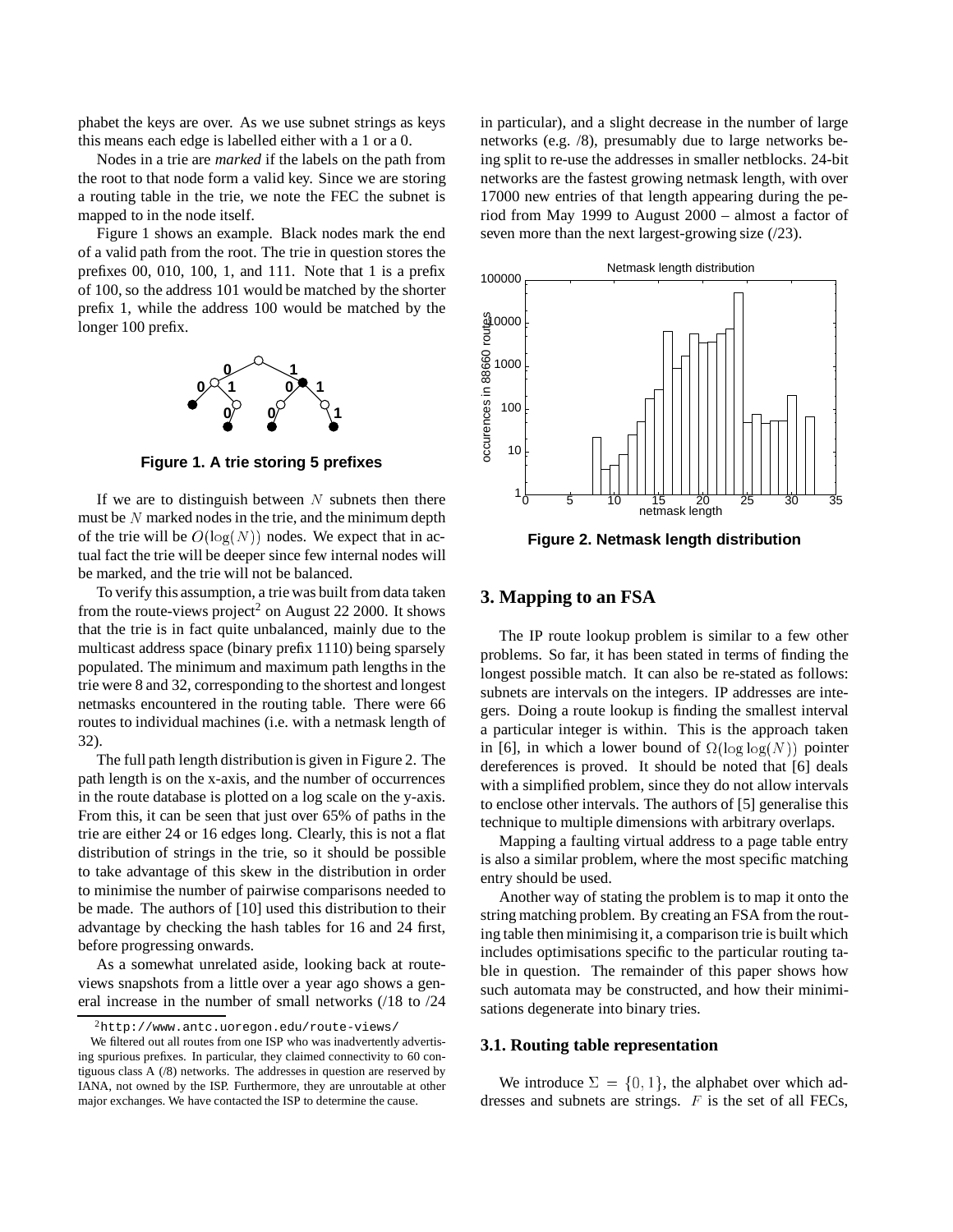plus a special FEC  $\omega$  used to denote the lack of routing information – packets "forwarded" according to policy  $\omega$  are simply dropped, since they are unroutable. Our routing table R is defined as a set of 2-tuples of the form  $(\nu, f)$ , where  $\nu \in \Sigma^*$  is a subnet string, and  $f \in F$  is the FEC associated with the subnet  $\nu$ . R may contain a default route  $(\varepsilon, f_d)$ , where  $\varepsilon$  is the empty string and  $f_d$  is the default FEC.

There are  $n = |R|$  routing table entries, and for convenience we refer to the *i*th routing table entry as  $(\nu_i, f_i)$ , where  $0 \leq i \leq n$ . We define  $\nu_i[j] \in \Sigma$  to be the jth character in the <sup>i</sup>th routing table entry's subnet string if  $0 \leq i < n \wedge 0 \leq j < \text{length}(\nu_i)$ , and  $\perp$  otherwise. Note that i and j count from 0, not 1.

#### **3.2. FSA construction**

A non-deterministic FSA can be represented as a 5-tuple  $(S, \Sigma, I, A, T)$ , where S is the finite set of states,  $\Sigma$  the finite alphabet,  $I \subseteq S$  the set of initial (or start) states,  $A \subseteq S$ the set of accepting states, and  $T \subseteq S \times \Sigma \times S$ , the transition relation. Our FSAs include an extra property,  $W \in A \times F$ , a total function which maps every accepting state to a FEC in <sup>R</sup>.

The FSA is said to accept a string  $x$  if, starting in any state  $i \in I$ , it consumes successive symbols of x moving from state to state according to the transition relation and is left in a state  $a \in A$  (i.e. an accepting state) with no further symbols of  $x$  remaining. If at any stage there is no possible transition for the input symbol, then the string  $x$  is normally considered rejected by the FSA.

For easy of reference, we name states  $st_{i,j}$  where both i and  $j$  are cardinals. Clearly it is possible to encode names of this form as a single cardinal, for example  $st_{i,j} = 2^i \times 3^j$ . The non-deterministic FSA <sup>M</sup> corresponding to the routing table  $R$  is then composed of:

- the alphabet  $\Sigma = \{0, 1\},\$
- the set of accepting states  $A = \{st_{i,j} : (\nu_i, f_i) \in R \land \}$  $i =$  length $(v_i)$ ,
- the set of states  $S = \{st_{i,j} : \nu_i[j] \neq \perp\} \cup A$ ,
- the set of initial states  $I = \{st_{i,0} : (\nu_i, f_i) \in R\},\$
- the forwarding mapping  $W = \{(a, f) : a \in A \land \emptyset\}$  $(\exists i, j : a = \mathrm{st}_{i,j}) \wedge (\nu_i, f_i) \in R \wedge f_i = f$ .
- and the transition relation  $T = \{(q_s, c, q_d) : \exists i, j$ :  $q_s = \mathrm{st}_{i,j} \in S \land c = \nu_i [j] \neq \perp \land q_d = \mathrm{st}_{i,j+1} \in S$ .

As an example, consider the routing table in Figure 3. This table contains five subnet prefixes and their associated FECs. Each individual bit is addressable as  $\nu_i[j]$ , so for example  $\nu_0[0]$  has the value 0, while  $\nu_2[0]$  is 1. Notice subnets

2, 3 and 4 are all forwarded according to the same policy: FEC 1. Later, we show how these routes may be aggregated into a single entry.

| subnet $0(0 0$  |  | , fec $2)$       |
|-----------------|--|------------------|
| subnet 1 (0 1 0 |  | , fec $\theta$ ) |
| subnet 2 (1     |  | , fec 1)         |
| subnet 3 (1 0 0 |  | , fec 1)         |
| subnet 4 (1 1 1 |  | , fec 1)         |

#### **Figure 3. An example routing table**

Every bit in the routing table becomes a transition into a fresh state in the FSA being constructed, as shown in Figure 4. Accepting states are shown with an extra circle around them; initial states have a wedge to their left. Note that this is a single non-deterministic FSA with multiple start states – symbol matching occurs in parallel.



**Figure 4. Initial FSA,** <sup>M</sup>

This non-deterministic finite state machine can be used to do IP route lookups. The destination IP address of an incoming packet is matched from MSB to LSB and if an accepting state is reached, the packet has been successfully classified. Since there is one accepting state per subnet, the state can be mapped using  $W$  to the forwarding equivalence class the packet belongs to. Failed matches are rejected as unroutable.

There are 4 problems with the automaton as constructed:

- P1 It is non-deterministic, and therefore must be determinised before it can be run.
- P2 It matches the strings in the routing table exactly, however the strings are meant to be prefixes. We assume that every symbol in the input string must be consumed by the FSA in order to match.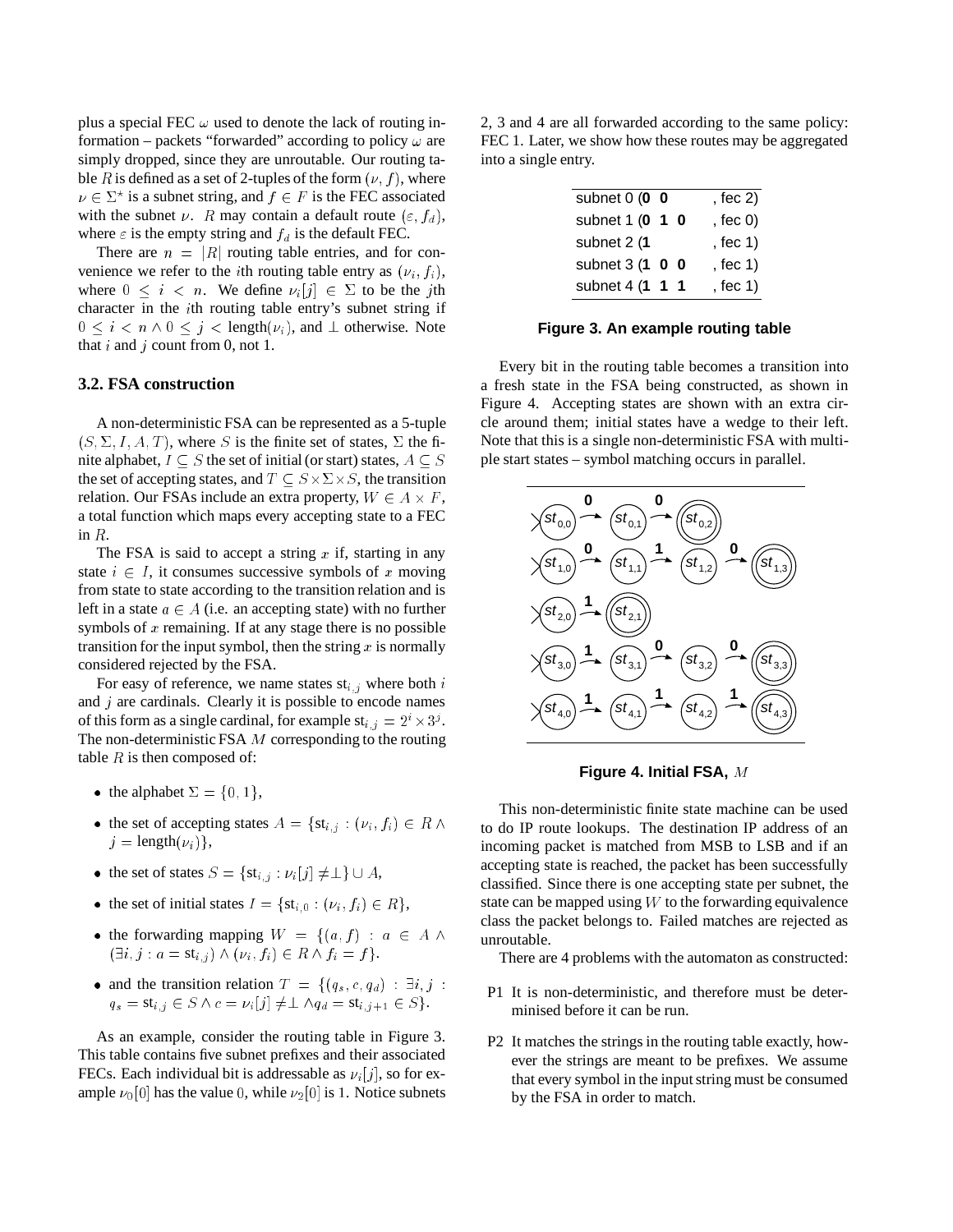- P3 It does not "backtrack" on failure to find a potential previous match. In our example, this means it would reject the string 110, when it should accept it as being part of subnet 2.
- P4 Because minimisation only preserves the language matched, accepting states may be merged together. This is a problem since we rely on knowing *which* accepting state caused an address to be matched in order to find the forwarding information from <sup>W</sup>.

The process of determinisation identifies states which are indistinguishable and merges them into a single new state. Two states  $q_0$  and  $q_1$  are indistinguishable if an input string leading from an initial state to  $q_0$  could also lead from an initial state to  $q_1$ . In the example in Figure 4, states  $st_{0,1}$ and  $st_{1,1}$  could be merged, as could states  $st_{2,1}$ ,  $st_{3,1}$  and st<sub>4,1</sub>. Since  $q_0$  and  $q_1$  may themselves be initial states, all initial states are equivalent, and may be merged. The result of determinising our example FSA is shown in Figure 5. A more formal definition of determinisation is given in Appendix A.



**Figure 5. FSA after determinisation**

P2 and P3 are really aspects of the same problem: the transition relation is not total. By ensuring that all states have a transition defined for each symbol in  $\Sigma$  we make the transition relation total, and there is no ambiguity concerning matches.

P4 may be solved by *protecting* the accepting states from being merged as described in Section 4.1. This can be done at the same time as the transition relation is made total.

### **4. Minimisation**

In a determinised FSA each non-accepting state corresponds to a bit-compare operation, so in order to minimise the number of pairwise comparisons needed to classify a packet, the number of states in the FSA for a routing table should be minimised.

Minimisation of an FSA is a topic already covered amply in the literature [4], with [11] providing an especially clear categorisation of the different algorithms available.

There are two main ways of minimising an FSA: Brzozowski's algorithm [2] and those based on subset construction techniques, effectively calculating an equivalence relation between the original states and the minimised FSA's states such that states that are members of the same equivalence class are indistinguishable.

Any means of minimisation is acceptable, indeed, the entire reason for encoding IP route lookups as an FSA is specifically to reduce the IP route lookup problem to a previously solved one.

#### **4.1. Protecting accepting states**

Since minimisation preserves only the language accepted, we must encode the forwarding information present in  $W$  in the language itself. We do this by extending the alphabet to include extra symbols we call *labelling letters*. Each member  $f$  of  $F$  has an associated labelling letter  $l$ , which we write as  $l = \mathcal{L}(f)$ . We also add some extra states:  $\alpha$ , which will eventually become the only accepting state in the automata; and a state for each  $f \in F$  which "eats" extra 0 or 1 symbols, written  $\mathcal{E}(f)$ . These *eat-states* are needed to correctly match entries in the routing table as prefixes.

We will transform each accepting state into two states connected by the labelling letter appropriate to the old accepting state. The first state is the eat-state for the FEC in question, the second is always  $\alpha$ . In effect, we are changing the language we want to accept from IP addresses to IP addresses each appended with the labelling letter appropriate to its FEC. By tagging the old accepting states with labelling letters, we only allow the merging of two paths through the FSA if they both lead to the same FEC (i.e. they are indistinguishable from a routing point of view).

More precisely, the eat-states are defined by extending the determinised  $M$  to produce  $M'$  as follows:

- $\bullet \Sigma' = \Sigma \cup \{ \mathcal{L}(W(a)) : a \in A \},\$
- $\bullet S' = S \cup {\alpha} \cup {\mathcal{E}(f) : f \in F}$
- $I'=I,$
- $A'=A,$
- $W' = W,$
- $T' = T \cup T_{loop} \cup T_{label}.$

where  $T_{loop} = \{(\mathcal{E}(W(a)), c, \mathcal{E}(W(a))): a \in A \land c \in \mathcal{E}(W(a))\}$  $\{0, 1\}$  and

 $T_{label} = \{ (\mathcal{E}(W(a)), \mathcal{L}(W(a)), \alpha) : a \in A \}.$ 

 $T_{loop}$  addresses problem P2 (match as prefixes) by adding transitions from all the eat-states looping back to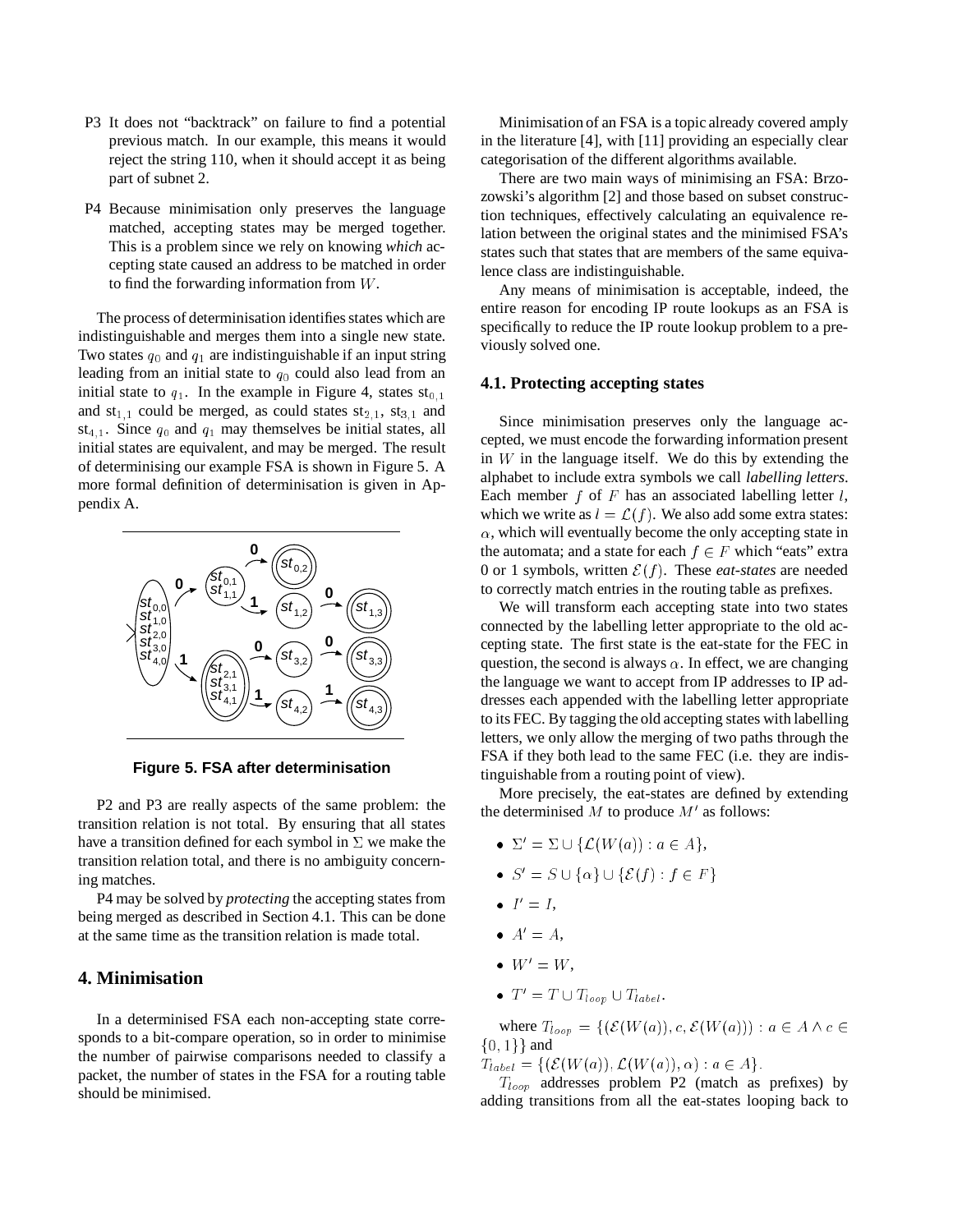themselves on symbols 0 and 1.  $T_{label}$  adds a transition from each eat-state on its associated labelling letter to the  $\alpha$  state, in order to ensure that the final symbol in every accepted string is a labelling letter.

To solve problem P3 (longest prefix match), we apply a depth-first walk of  $M'$  to generate a new FSA  $M''$  with additional transitions which fully specify the behaviour of the automaton on failure to match. This depth-first walk is defined by the recursive algorithm given in Figure 6.

| 1:               | totalise( $f, q$ ):                      |
|------------------|------------------------------------------|
| 2:               | if $q \in A$ then                        |
| $\overline{3}$ : | $f = W(q)$                               |
| 4:               | endif                                    |
| 5:               | add $(q, \mathcal{L}(f), \alpha)$ to $T$ |
| 6:               | for $c$ in $\{0,1\}$ do                  |
| 7:               | if $\exists (q, c, q_d) \in T$ then      |
| 8:               | totalise( $f, q_d$ )                     |
| 9:               | else                                     |
| 10:              | add $(q, c, \mathcal{E}(f))$ to $T$      |
| 11:              | one                                      |

#### **Figure 6. Algorithm to extend transition relation**

The totalise algorithm keeps the current bestmatching FEC  $f$  which is used to fill in missing transitions. It also keeps track of  $q$ , the current state it is processing. The algorithm is started with  $q$  set to the start state of the FSA and  $f$  set to the special FEC  $\omega$  used to denote an unroutable packet.

As the totalise algorithm walks the FSA graph,  $f$  is updated each time an accepting state is traversed, and because the walk is depth-first  $f$  is always the longest matching FEC. It is used in line 10 to add missing transitions out of the current state into the appropriate eat-state for the longest matching FEC, where extra 0s and 1s may be safely consumed before finally matching on the labelling letter. Line 5 ensures the match may terminate early.

After being processed by totalise, the FSA is changed so the only accepting state is  $\alpha$ .

To summarise: the routing table  $R$  is encoded as an FSA by building the naïve non-deterministic FSA  $M$  as described in Section 3.2. M is then determinised, and the new states  $\alpha$  and the eat-states added as specified above, giving  $M'$ . Finally, the totalise algorithm is run on the automaton, and  $\alpha$  made the sole accepting state to produce  $M''$ . Figure 7 shows how our example looks at this stage. This (ugly-looking) FSA is now safe to minimise.



**Figure 7. FSA after protection, M''** 

#### **4.2. Minimisation details**

The FSA  $M''$  resulting from the procedures given in Section 4.1 is deterministic but not total (remember the alphabet has been grown). Any minimisation algorithm may be used, but for concreteness, we use Brzozowski's algorithm [2]: determinise, reverse, determinise again, and finally reverse again, arriving at  $M^{\prime\prime\prime}$ .

Figure 8 shows the result of minimising our example. The state names have been mostly removed since their relation to the original names present in Figure 4 is tenuous.



**Figure 8. FSA after minimisation, M'"** 

### **4.3. Removal of protection**

Finally, now that  $M''$  has been minimised, the labelling letters can be removed to yield a deterministic automaton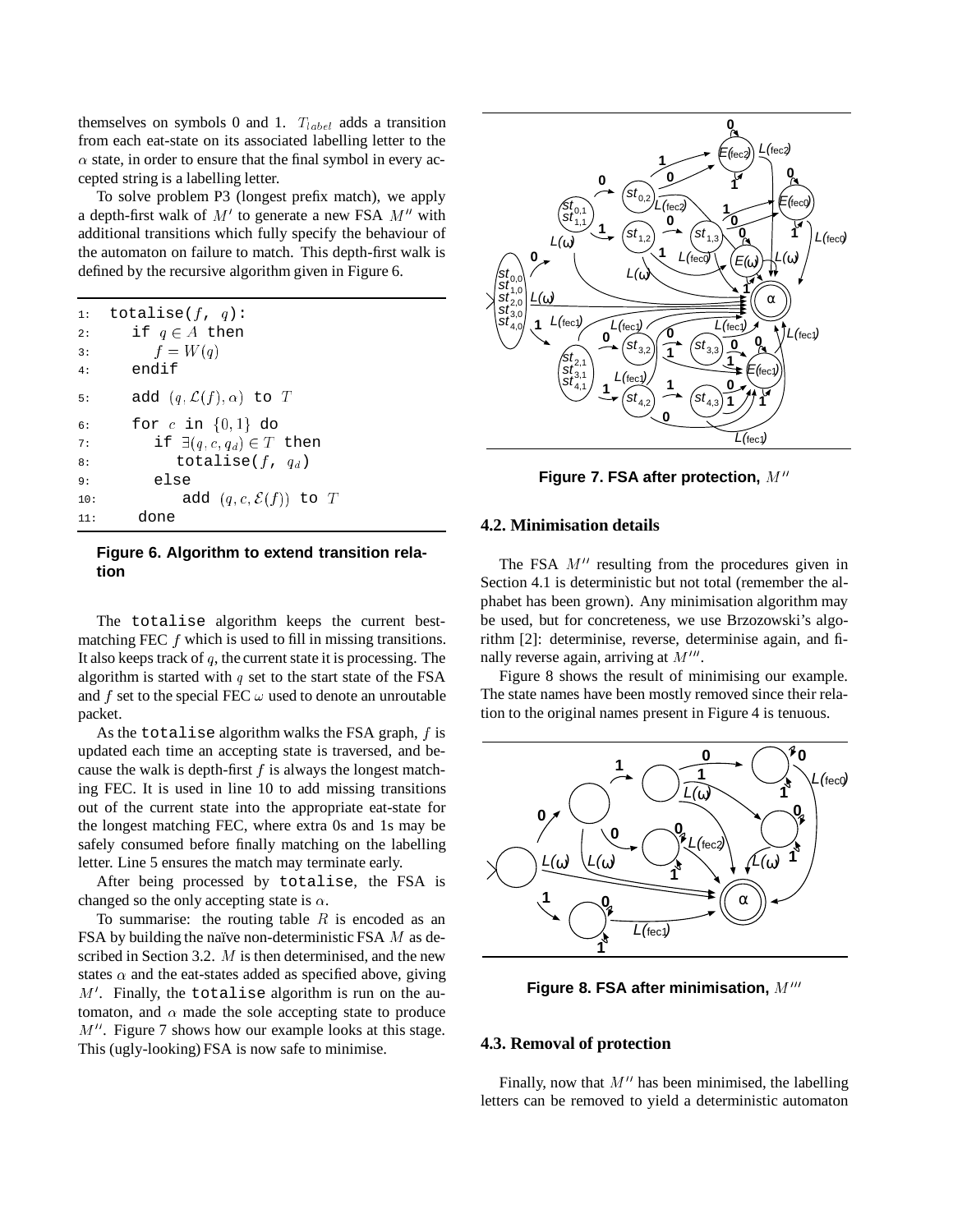$M^{\prime\prime\prime\prime}$  with the original alphabet, and a correct  $W^{\prime\prime\prime\prime}$  set mapping accepting state to FEC.

This is done as follows:

- $\bullet\ \Sigma'''' = \{0,1\},\$
- $\bullet$   $S^{\prime\prime\prime\prime} = S^{\prime\prime\prime} \pm {\alpha}$
- $I''' = I'''$ ,
- $\bullet$   $A^{\prime\prime\prime\prime} = \{q : (q, \mathcal{L}(f), \alpha) \in T^{\prime\prime\prime} \wedge f \in F \neq \omega \},$
- $\bullet \ \ W^{\prime\prime\prime\prime} = \{ (q, f) : (q, \mathcal{L}(f), \alpha) \in T^{\prime\prime\prime} \wedge f \in F \neq \omega \},\$
- $T''' = T''' \perp \{(q_s, c, q_d) : q_d = \alpha\}.$

That is, a state is accepting if there was a labelling letter transition out of it (and it wasn't  $\mathcal{L}(\omega)$ ). For each accepting state, the  $W^{\prime\prime\prime\prime}$  relation gives the FEC associated with that state by using the labelling letter to find out which it was.

This produces the final, optimal, FSA  $M^{\prime\prime\prime}$ . For our example, the result is shown in Figure 9.



**Figure 9. Final optimal FSA, M''''** 

 $M^{\prime\prime\prime\prime}$  is optimal because the minimisation algorithm produces an FSA with provably minimal number of states (see e.g. [11] for a proof). Since in our framework, each state corresponds to a bit-compare, we have shown the minimal sequence of bit compares needed to classify an IP address. Notice the strong similarity to a trie data structure. In fact, minimisation of an FSA as described here seems to be equivalent to a trie with route aggregation performed: the entries in Figure 3 for subnets 2, 3, and 4 have been merged since they share a common prefix and all route to the same FEC.

### **5. Observations**

We have considered the case where only a single bit may be compared at a time. Major speedups are possible by comparing multiple bits in parallel, as done for example in the LC-tries proposed in [7] and in the controlled prefix expansion scheme [8]. This would correspond to expanding the alphabet to include symbols composed of multiple bits, e.g.  $\Sigma = \{00, 01, 10, 11\}$ . Being able to change the alphabet on a per-node basis would give the ability to capture the semantics of an LC-trie, where the branching factor is potentially different at each level in the trie.

If all transitions out of a state lead to the same destination state, this indicates that the bit being tested at this position in the IP address is not significant in determining the FEC. This information may be useful when generating hash functions from IP address to FEC, since including such bits in the hash does not help in discriminating between FECs. In Patricia-style trie representations [1], these bits are ignored by the "skip" property.

We note that the constructed matcher is tailored to a *particular*routing table. The concept of taking advantage of the structure inherent in a particular routing table is a powerful one.

Another technique inspired by the comparison tree resulting from the minimised FSA might be a hardware implementation. By building the comparison tree in a field programmable gate array (FPGA), data can be switched at high speed. Each node in the FSA is implemented as a onebit decoder, and the routing table is expressed in the interconnections between these decoders. As each state in the FSA is a test of a particular bit in the destination IP address, the appropriate bit is applied to the decoders at each level in the tree, thus selecting a path through the tree to the output. There is a per-packet setup delay while the destination address is presented to the comparison tree and the gates settle to enable the appropriate path through the tree to the output, but after this the remainder of the packet data can be sent at a rate limited only by the propagation delay through the tree. When the routing table changes the FPGA needs to be re-programmed with the new tree. Sadly, current FPGA technology is unsuitable for this sort of design due to limitations on their internal interconnection networks; this does not preclude a custom FPGA designed with this use in mind.

Further work includes investigating other interesting transforms on the routing table while it is encoded as an FSA.

## **6. Conclusion**

We have shown how the process of doing an IP route lookup may be re-phrased as a string-matching problem. We have applied well-known results from the field of finite state automata to show how the optimal string matcher specialised for a routing table may be constructed. We note the similarity to binary tries currently in use. This gives us confidence that binary tries are in fact the best way of doing IP route lookups if restricted to single bit compares.